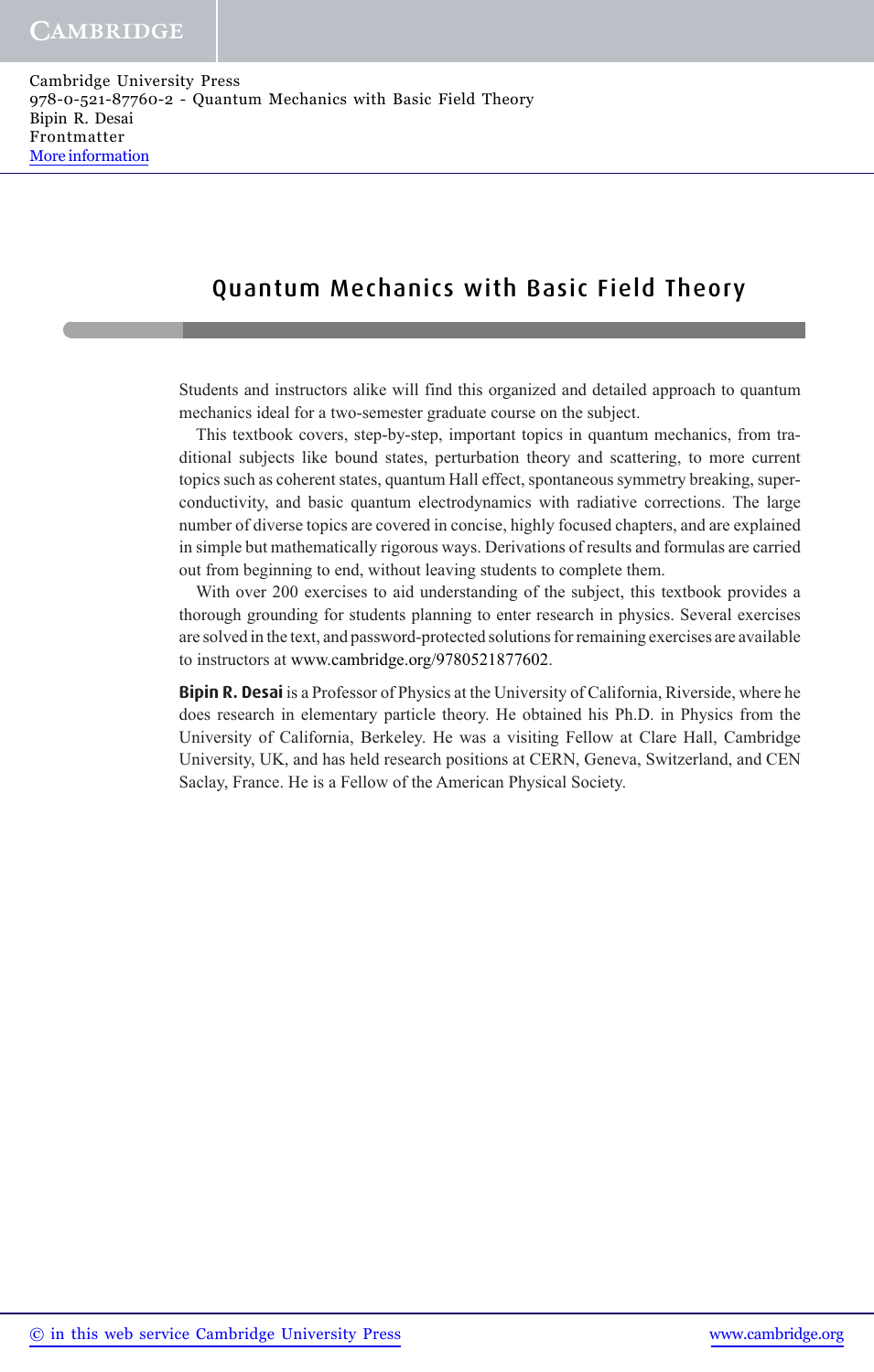# Quantum Mechanics with Basic Field Theory

### Bipin R. Desai

University of California at Riverside

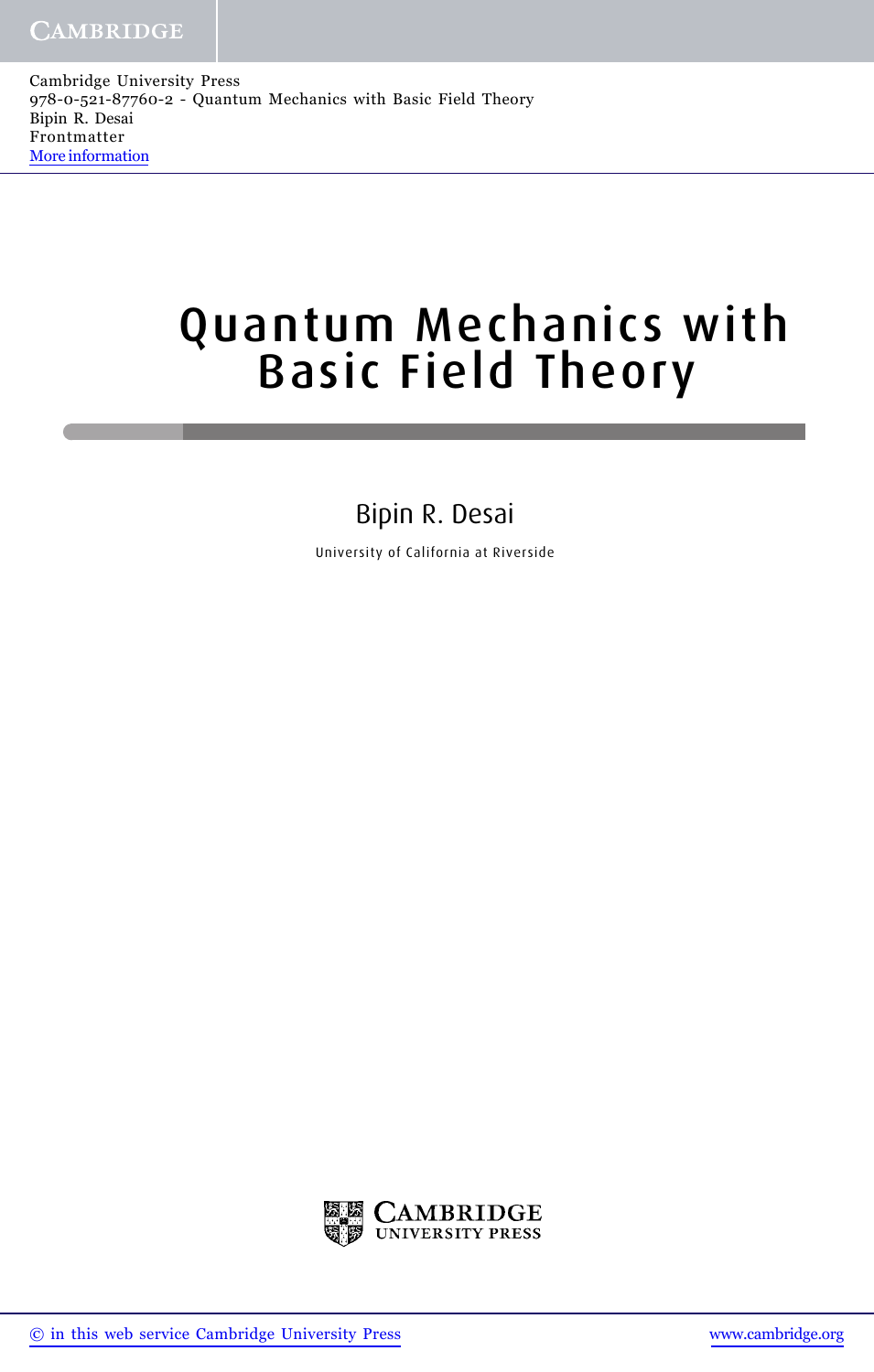> cambridge university press Cambridge, New York, Melbourne, Madrid, Cape Town, Singapore, São Paulo, Delhi, Dubai, Tokyo

> > Cambridge University Press The Edinburgh Building, Cambridge CB2 8RU, UK

Published in the United States of America by Cambridge University Press, New York

www.cambridge.org Information on this title: www.cambridge.org/9780521877602

#### © B. Desai 2010

This publication is in copyright. Subject to statutory exception and to the provisions of relevant collective licensing agreements, no reproduction of any part may take place without the written permission of Cambridge University Press.

First published 2010

Printed in the United Kingdom at the University Press, Cambridge

*A catalog record for this publication is available from the British Library*

ISBN 978-0-521-87760-2 Hardback

Cambridge University Press has no responsibility for the persistence or accuracy of URLs for external or third-party internet websites referred to in this publication, and does not guarantee that any content on such websites is, or will remain, accurate or appropriate.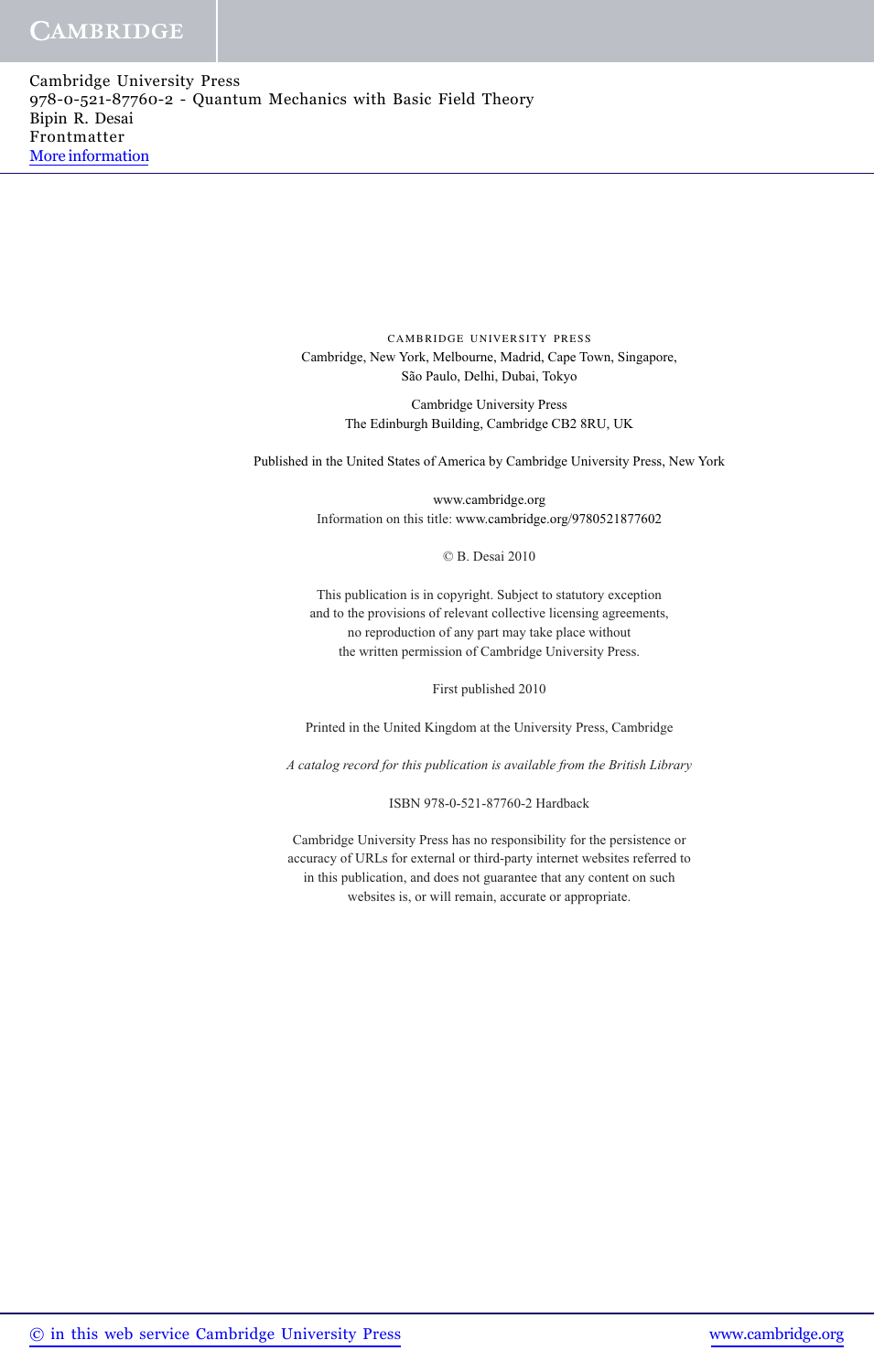*To Ba, Bapuji, and Blaire*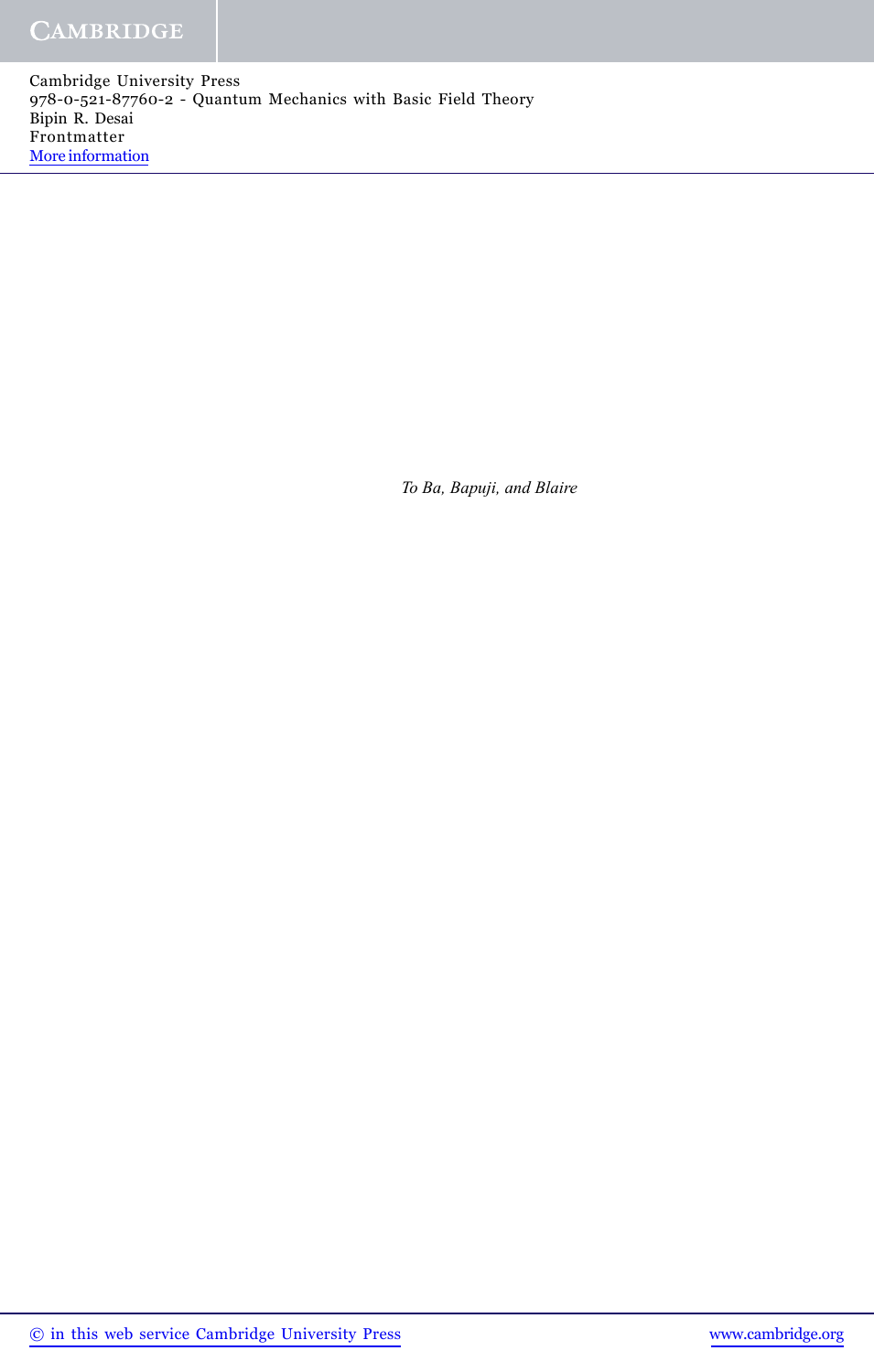### **Contents**

| Preface        |                    |                                                            |                  |  |  |
|----------------|--------------------|------------------------------------------------------------|------------------|--|--|
|                | Physical constants |                                                            | XX               |  |  |
| $\mathbf{1}$   |                    | <b>Basic formalism</b>                                     | 1                |  |  |
|                | 1.1                | State vectors                                              | $\mathbf{1}$     |  |  |
|                | 1.2                | Operators and physical observables                         | $\mathfrak{Z}$   |  |  |
|                | 1.3                | Eigenstates                                                | $\overline{4}$   |  |  |
|                | 1.4                | Hermitian conjugation and Hermitian operators              | 5                |  |  |
|                | 1.5                | Hermitian operators: their eigenstates and eigenvalues     | 6                |  |  |
|                | 1.6                | Superposition principle                                    | $\boldsymbol{7}$ |  |  |
|                | 1.7                | Completeness relation                                      | $8\,$            |  |  |
|                | 1.8                | Unitary operators                                          | 9                |  |  |
|                | 1.9                | Unitary operators as transformation operators              | 10               |  |  |
|                | 1.10               | Matrix formalism                                           | 12               |  |  |
|                | 1.11               | Eigenstates and diagonalization of matrices                | 16               |  |  |
|                | 1.12               | Density operator                                           | 18               |  |  |
|                | 1.13               | Measurement                                                | 20               |  |  |
|                | 1.14               | Problems                                                   | 21               |  |  |
| $\overline{2}$ |                    | Fundamental commutator and time evolution of state vectors |                  |  |  |
|                |                    | and operators                                              | 24               |  |  |
|                | 2.1                | Continuous variables: $X$ and $P$ operators                | 24               |  |  |
|                | 2.2                | Canonical commutator $[X, P]$                              | 26               |  |  |
|                | 2.3                | $P$ as a derivative operator: another way                  | 29               |  |  |
|                | 2.4                | $X$ and $P$ as Hermitian operators                         | 30               |  |  |
|                | 2.5                | Uncertainty principle                                      | 32               |  |  |
|                | 2.6                | Some interesting applications of uncertainty relations     | 35               |  |  |
|                | 2.7                | Space displacement operator                                | 36               |  |  |
|                | 2.8                | Time evolution operator                                    | 41               |  |  |
|                | 2.9                | Appendix to Chapter 2                                      | 44               |  |  |
|                | 2.10               | Problems                                                   | 52               |  |  |
| 3              |                    | <b>Dynamical equations</b>                                 | 55               |  |  |
|                | 3.1                | Schrödinger picture                                        | 55               |  |  |
|                | 3.2                | Heisenberg picture                                         | 57               |  |  |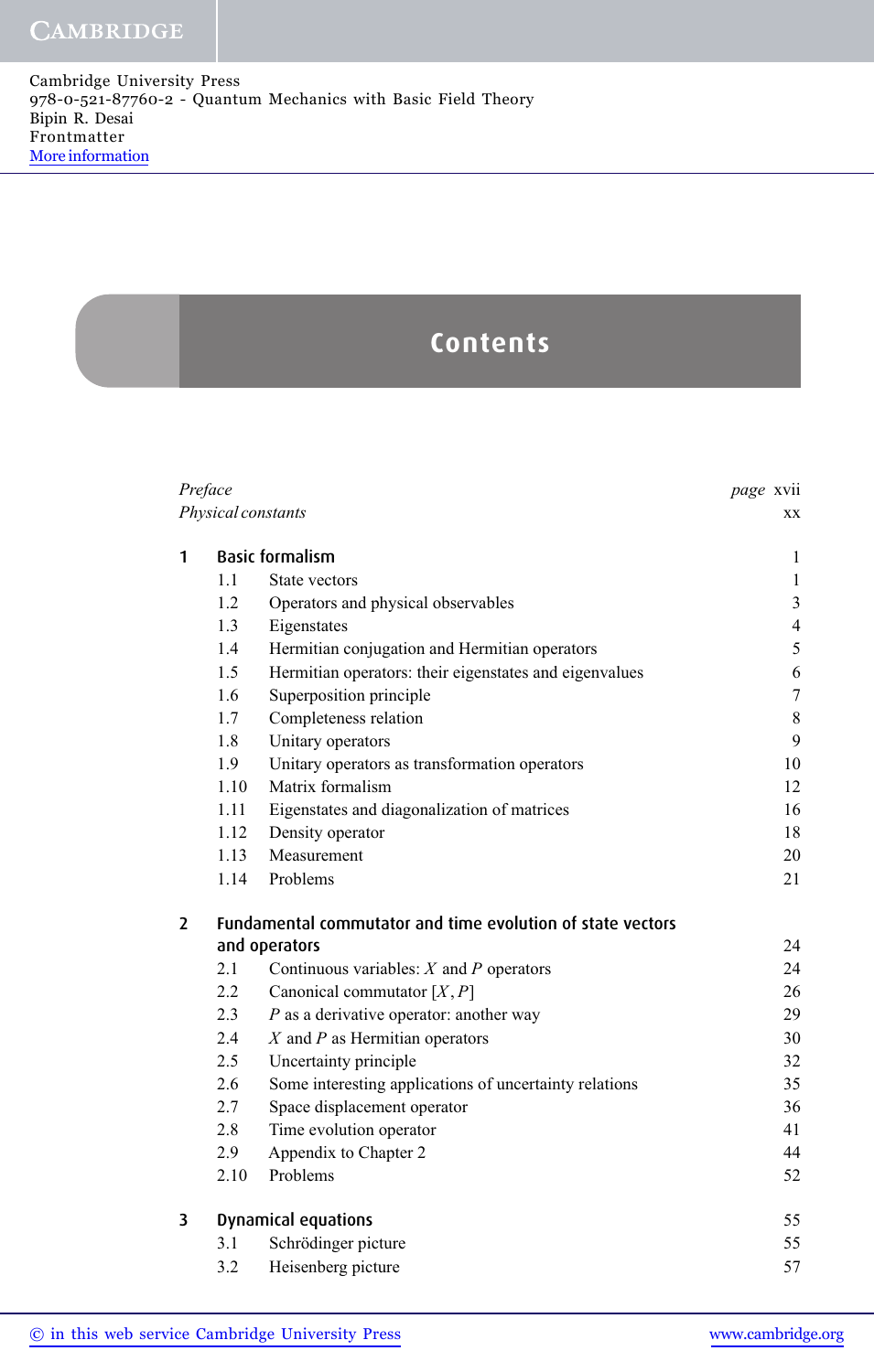| viii |   | Contents |                                                                       |     |  |  |
|------|---|----------|-----------------------------------------------------------------------|-----|--|--|
|      |   | 3.3      | Interaction picture                                                   | 59  |  |  |
|      |   | 3.4      | Superposition of time-dependent states and energy-time                |     |  |  |
|      |   |          | uncertainty relation                                                  | 63  |  |  |
|      |   | 3.5      | Time dependence of the density operator                               | 66  |  |  |
|      |   | 3.6      | Probability conservation                                              | 67  |  |  |
|      |   | 3.7      | Ehrenfest's theorem                                                   | 68  |  |  |
|      |   | 3.8      | Problems                                                              | 70  |  |  |
|      | 4 |          | Free particles                                                        | 73  |  |  |
|      |   | 4.1      | Free particle in one dimension                                        | 73  |  |  |
|      |   | 4.2      | Normalization                                                         | 75  |  |  |
|      |   | 4.3      | Momentum eigenfunctions and Fourier transforms                        | 78  |  |  |
|      |   | 4.4      | Minimum uncertainty wave packet                                       | 79  |  |  |
|      |   | 4.5      | Group velocity of a superposition of plane waves                      | 83  |  |  |
|      |   | 4.6      | Three dimensions - Cartesian coordinates                              | 84  |  |  |
|      |   | 4.7      | Three dimensions – spherical coordinates                              | 87  |  |  |
|      |   | 4.8      | The radial wave equation                                              | 91  |  |  |
|      |   | 4.9      | Properties of $Y_{lm}(\theta, \phi)$                                  | 92  |  |  |
|      |   | 4.10     | Angular momentum                                                      | 94  |  |  |
|      |   | 4.11     | Determining $L^2$ from the angular variables                          | 97  |  |  |
|      |   | 4.12     | Commutator $[L_i, L_j]$ and $[L^2, L_j]$                              | 98  |  |  |
|      |   | 4.13     | Ladder operators                                                      | 100 |  |  |
|      |   | 4.14     | Problems                                                              | 102 |  |  |
|      | 5 |          | Particles with spin 1/2                                               | 103 |  |  |
|      |   | 5.1      | Spin $\frac{1}{2}$ system                                             | 103 |  |  |
|      |   | 5.2      | Pauli matrices                                                        | 104 |  |  |
|      |   | 5.3      | The spin $\frac{1}{2}$ eigenstates                                    | 105 |  |  |
|      |   | 5.4      | Matrix representation of $\sigma_x$ and $\sigma_y$                    | 106 |  |  |
|      |   | 5.5      | Eigenstates of $\sigma_x$ and $\sigma_y$                              | 108 |  |  |
|      |   | 5.6      | Eigenstates of spin in an arbitrary direction                         | 109 |  |  |
|      |   | 5.7      | Some important relations for $\sigma_i$                               | 110 |  |  |
|      |   | 5.8      | Arbitrary $2 \times 2$ matrices in terms of Pauli matrices            | 111 |  |  |
|      |   | 5.9      | Projection operator for spin $\frac{1}{2}$ systems                    | 112 |  |  |
|      |   | 5.10     | Density matrix for spin $\frac{1}{2}$ states and the ensemble average | 114 |  |  |
|      |   | 5.11     | Complete wavefunction                                                 | 116 |  |  |
|      |   | 5.12     | Pauli exclusion principle and Fermi energy                            | 116 |  |  |
|      |   | 5.13     | Problems                                                              | 118 |  |  |
|      | 6 |          | Gauge invariance, angular momentum, and spin                          | 120 |  |  |
|      |   | 6.1      | Gauge invariance                                                      | 120 |  |  |
|      |   | 6.2      | Quantum mechanics                                                     | 121 |  |  |
|      |   | 6.3      | Canonical and kinematic momenta                                       | 123 |  |  |
|      |   | 6.4      | Probability conservation                                              | 124 |  |  |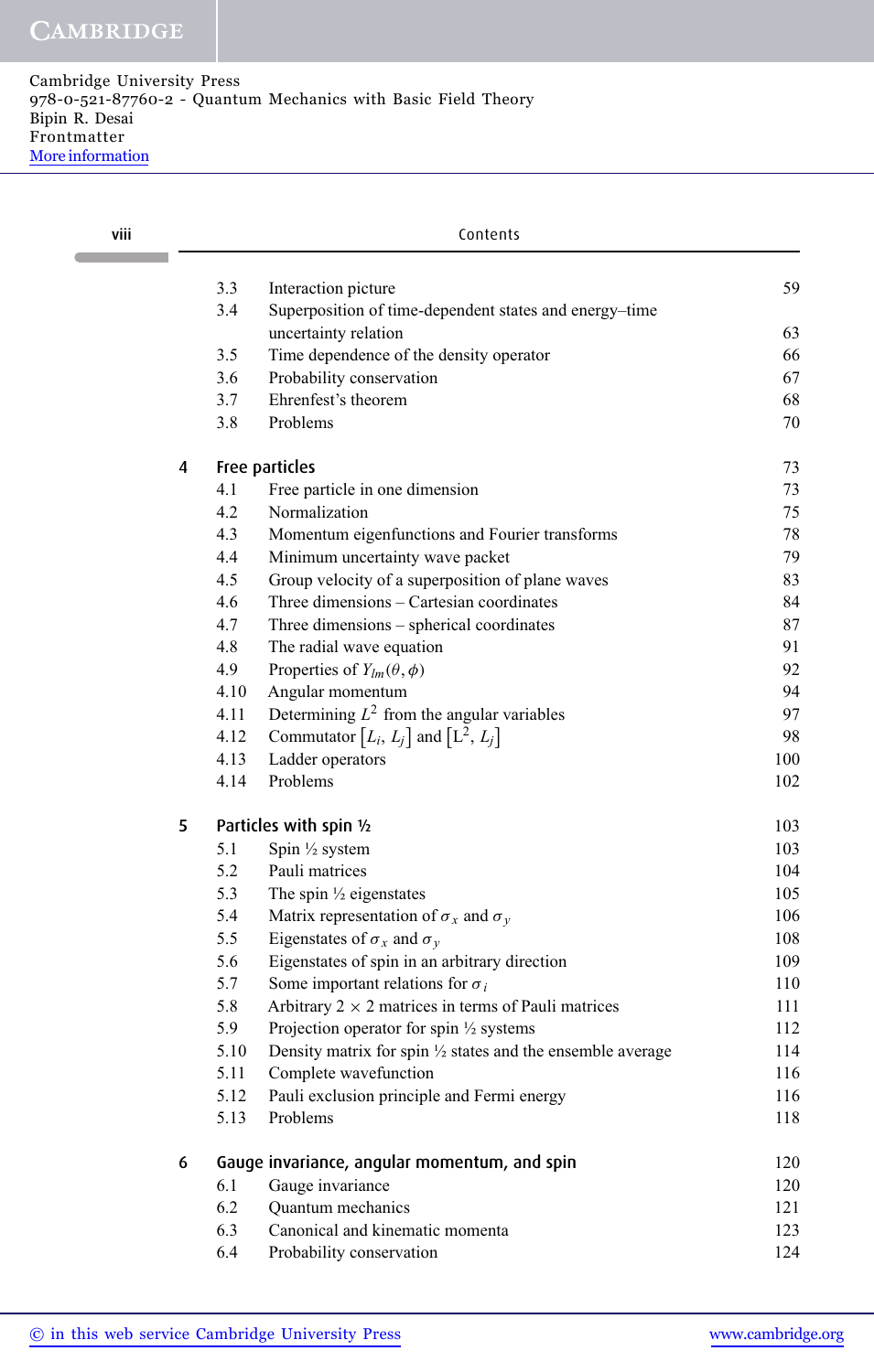| ix |                | Contents                   |                                                                            |            |  |
|----|----------------|----------------------------|----------------------------------------------------------------------------|------------|--|
|    |                |                            |                                                                            |            |  |
|    |                | 6.5<br>6.6                 | Interaction with the orbital angular momentum                              | 125<br>126 |  |
|    |                | 6.7                        | Interaction with spin: intrinsic magnetic moment<br>Spin-orbit interaction | 128        |  |
|    |                | 6.8                        | Aharonov-Bohm effect                                                       | 129        |  |
|    |                | 6.9<br>Problems            |                                                                            | 131        |  |
|    |                |                            |                                                                            |            |  |
|    | $\overline{7}$ | Stern-Gerlach experiments  |                                                                            | 133        |  |
|    |                | 7.1                        | Experimental set-up and electron's magnetic moment                         | 133        |  |
|    |                | 7.2                        | Discussion of the results                                                  | 134        |  |
|    |                | 7.3<br>Problems            |                                                                            | 136        |  |
|    | 8              |                            | Some exactly solvable bound-state problems                                 | 137        |  |
|    |                | 8.1                        | Simple one-dimensional systems                                             | 137        |  |
|    |                | 8.2                        | Delta-function potential                                                   | 145        |  |
|    |                | 8.3                        | Properties of a symmetric potential                                        | 147        |  |
|    |                | 8.4                        | The ammonia molecule                                                       | 148        |  |
|    |                | 8.5<br>Periodic potentials |                                                                            | 151        |  |
|    |                | 8.6                        | Problems in three dimensions                                               | 156        |  |
|    |                | 8.7<br>Simple systems      |                                                                            | 160        |  |
|    |                | 8.8                        | Hydrogen-like atom                                                         | 164        |  |
|    |                | 8.9<br>Problems            |                                                                            | 170        |  |
|    | 9              | Harmonic oscillator        |                                                                            | 174        |  |
|    |                | 9.1                        | Harmonic oscillator in one dimension                                       | 174        |  |
|    |                | 9.2<br>Problems            |                                                                            | 184        |  |
|    | 10             | <b>Coherent states</b>     |                                                                            | 187        |  |
|    |                | 10.1                       | Eigenstates of the lowering operator                                       | 187        |  |
|    |                | 10.2                       | Coherent states and semiclassical description                              | 192        |  |
|    |                | 10.3                       | Interaction of a harmonic oscillator with an electric field                | 194        |  |
|    |                | 10.4                       | Appendix to Chapter 10                                                     | 199        |  |
|    |                | Problems<br>10.5           |                                                                            | 200        |  |
|    | 11             |                            | Two-dimensional isotropic harmonic oscillator                              | 203        |  |
|    |                | 11.1                       | The two-dimensional Hamiltonian                                            | 203        |  |
|    |                | 11.2<br>Problems           |                                                                            | 207        |  |
|    |                |                            |                                                                            |            |  |
|    | 12             |                            | Landau levels and quantum Hall effect                                      | 208        |  |
|    |                | 12.1                       | Landau levels in symmetric gauge                                           | 208        |  |
|    |                | 12.2                       | Wavefunctions for the LLL                                                  | 212        |  |
|    |                | 12.3                       | Landau levels in Landau gauge                                              | 214        |  |
|    |                | 12.4                       | Quantum Hall effect                                                        | 216        |  |
|    |                | 12.5                       | Wavefunction for filled LLLs in a Fermi system                             | 220        |  |
|    |                | Problems<br>12.6           |                                                                            | 221        |  |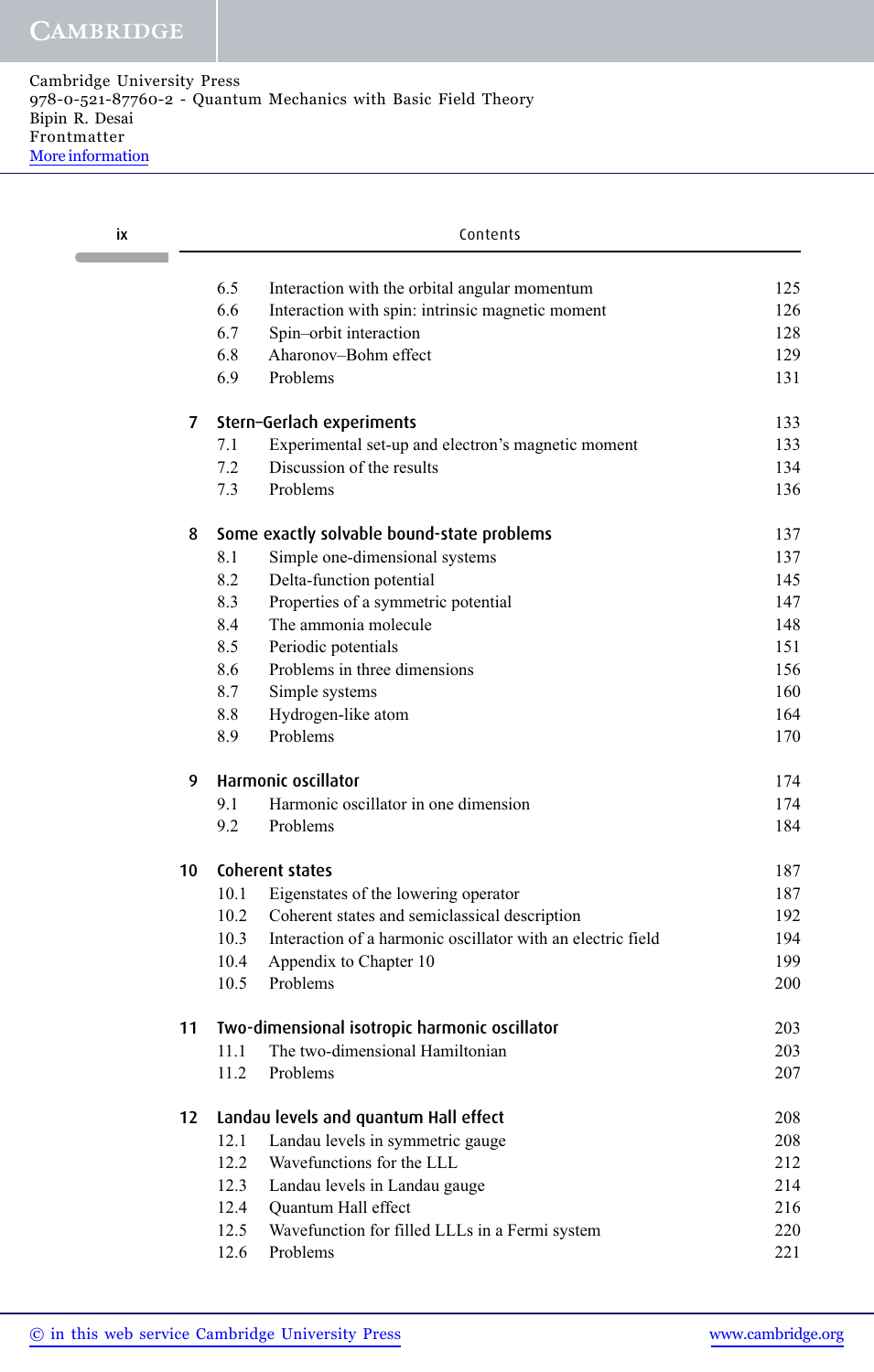| X | Contents |                                                                            |     |  |  |
|---|----------|----------------------------------------------------------------------------|-----|--|--|
|   | 13       | <b>Two-level problems</b>                                                  | 223 |  |  |
|   |          | Time-independent problems<br>13.1                                          | 223 |  |  |
|   |          | Time-dependent problems<br>13.2                                            | 234 |  |  |
|   |          | Problems<br>13.3                                                           | 246 |  |  |
|   | 14       | Spin $\frac{1}{2}$ systems in the presence of magnetic fields              | 251 |  |  |
|   |          | 14.1<br>Constant magnetic field                                            | 251 |  |  |
|   |          | 14.2<br>Spin precession                                                    | 254 |  |  |
|   |          | 14.3<br>Time-dependent magnetic field: spin magnetic resonance             | 255 |  |  |
|   |          | 14.4<br>Problems                                                           | 258 |  |  |
|   | 15       | Oscillation and regeneration in neutrinos and neutral K-mesons             |     |  |  |
|   |          | as two-level systems                                                       | 260 |  |  |
|   |          | Neutrinos<br>15.1                                                          | 260 |  |  |
|   |          | 15.2<br>The solar neutrino puzzle                                          | 260 |  |  |
|   |          | Neutrino oscillations<br>15.3                                              | 263 |  |  |
|   |          | 15.4<br>Decay and regeneration                                             | 265 |  |  |
|   |          | 15.5<br>Oscillation and regeneration of stable and unstable systems        | 269 |  |  |
|   |          | 15.6<br>Neutral $K$ -mesons                                                | 273 |  |  |
|   |          | 15.7<br>Problems                                                           | 276 |  |  |
|   | 16       | Time-independent perturbation for bound states                             | 277 |  |  |
|   |          | 16.1<br>Basic formalism                                                    | 277 |  |  |
|   |          | 16.2<br>Harmonic oscillator: perturbative vs. exact results                | 281 |  |  |
|   |          | Second-order Stark effect<br>16.3                                          | 284 |  |  |
|   |          | 16.4<br>Degenerate states                                                  | 287 |  |  |
|   |          | Linear Stark effect<br>16.5                                                | 289 |  |  |
|   |          | Problems<br>16.6                                                           | 290 |  |  |
|   | 17       | Time-dependent perturbation                                                | 293 |  |  |
|   |          | Basic formalism<br>17.1                                                    | 293 |  |  |
|   |          | 17.2<br>Harmonic perturbation and Fermi's golden rule                      | 296 |  |  |
|   |          | 17.3<br>Transitions into a group of states and scattering cross-section    | 299 |  |  |
|   |          | 17.4<br>Resonance and decay                                                | 303 |  |  |
|   |          | 17.5<br>Appendix to Chapter 17                                             | 310 |  |  |
|   |          | 17.6<br>Problems                                                           | 315 |  |  |
|   | 18       | Interaction of charged particles and radiation in perturbation theory      | 318 |  |  |
|   |          | Electron in an electromagnetic field: the absorption cross-section<br>18.1 | 318 |  |  |
|   |          | Photoelectric effect<br>18.2                                               | 323 |  |  |
|   |          | 18.3<br>Coulomb excitations of an atom                                     | 325 |  |  |
|   |          | 18.4<br>Ionization                                                         | 328 |  |  |
|   |          | 18.5<br>Thomson, Rayleigh, and Raman scattering in second-order            |     |  |  |
|   |          | perturbation                                                               | 331 |  |  |
|   |          | Problems<br>18.6                                                           | 339 |  |  |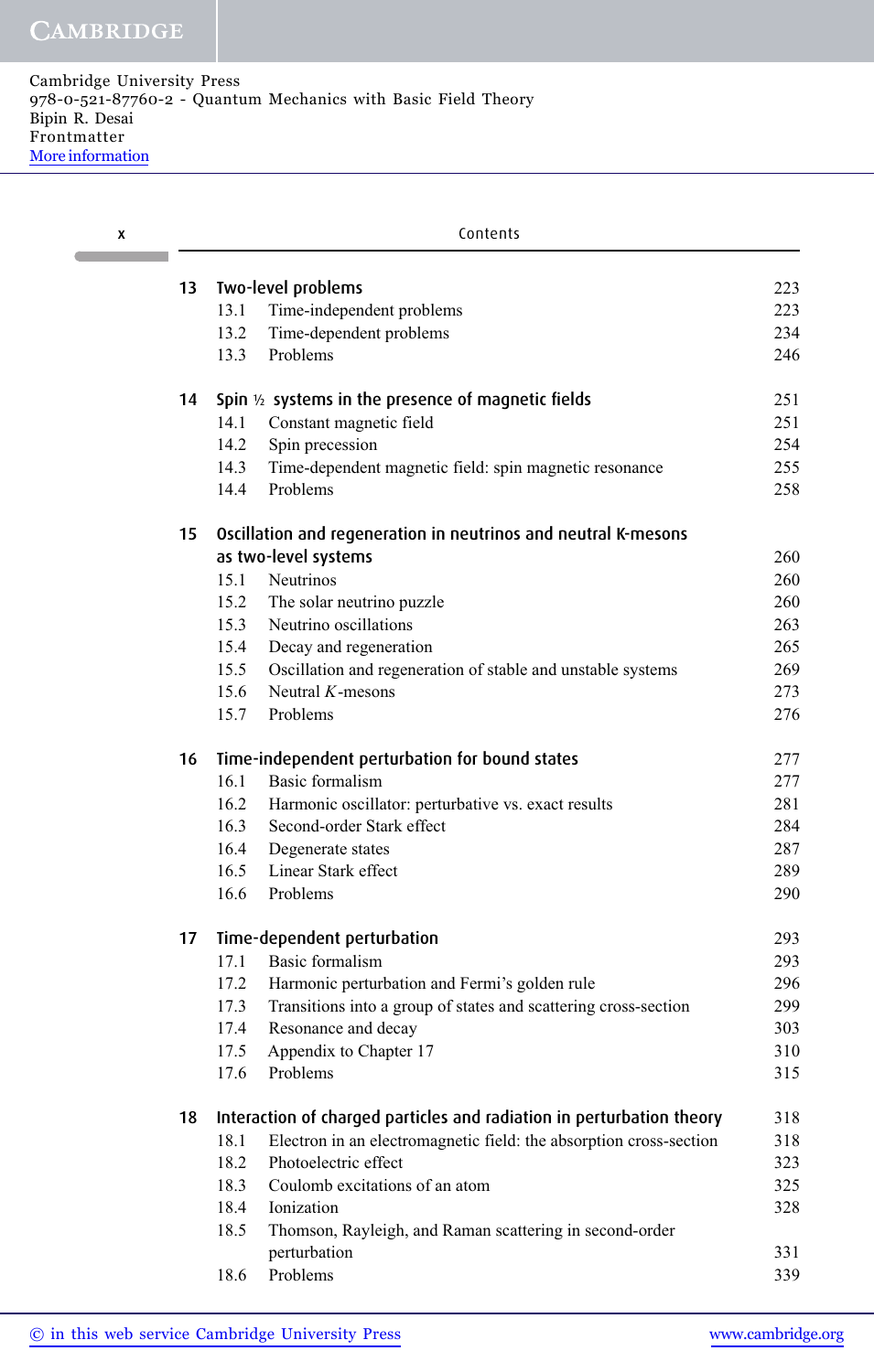| хi |    | Contents                                                                   |     |  |  |  |
|----|----|----------------------------------------------------------------------------|-----|--|--|--|
|    | 19 | Scattering in one dimension                                                | 342 |  |  |  |
|    |    | 19.1<br>Reflection and transmission coefficients                           | 342 |  |  |  |
|    |    | 19.2<br>Infinite barrier                                                   | 344 |  |  |  |
|    |    | 19.3<br>Finite barrier with infinite range                                 | 345 |  |  |  |
|    |    | 19.4<br>Rigid wall preceded by a potential well                            | 348 |  |  |  |
|    |    | 19.5<br>Square-well potential and resonances                               | 351 |  |  |  |
|    |    | 19.6<br>Tunneling                                                          | 354 |  |  |  |
|    |    | Problems<br>19.7                                                           | 356 |  |  |  |
|    | 20 | Scattering in three dimensions - a formal theory                           | 358 |  |  |  |
|    |    | 20.1<br>Formal solutions in terms of Green's function                      | 358 |  |  |  |
|    |    | 20.2<br>Lippmann-Schwinger equation                                        | 360 |  |  |  |
|    |    | 20.3<br>Born approximation                                                 | 363 |  |  |  |
|    |    | 20.4<br>Scattering from a Yukawa potential                                 | 364 |  |  |  |
|    |    | 20.5<br>Rutherford scattering                                              | 365 |  |  |  |
|    |    | 20.6<br>Charge distribution                                                | 366 |  |  |  |
|    |    | 20.7<br>Probability conservation and the optical theorem                   | 367 |  |  |  |
|    |    | 20.8<br>Absorption                                                         | 370 |  |  |  |
|    |    | 20.9<br>Relation between the $T$ -matrix and the scattering amplitude      | 372 |  |  |  |
|    |    | $20.10$ The S-matrix                                                       | 374 |  |  |  |
|    |    | 20.11<br>Unitarity of the $S$ -matrix and the relation between $S$ and $T$ | 378 |  |  |  |
|    |    | 20.12 Properties of the $T$ -matrix and the optical theorem (again)        | 382 |  |  |  |
|    |    | 20.13 Appendix to Chapter 20                                               | 383 |  |  |  |
|    |    | 20.14 Problems                                                             | 384 |  |  |  |
|    | 21 | Partial wave amplitudes and phase shifts                                   | 386 |  |  |  |
|    |    | 21.1<br>Scattering amplitude in terms of phase shifts                      | 386 |  |  |  |
|    |    | 21.2<br>$\chi_l, K_l$ , and $T_l$                                          | 392 |  |  |  |
|    |    | 21.3<br>Integral relations for $\chi_l, K_l$ , and $T_l$                   | 393 |  |  |  |
|    |    | 21.4<br>Wronskian                                                          | 395 |  |  |  |
|    |    | 21.5<br>Calculation of phase shifts: some examples                         | 400 |  |  |  |
|    |    | 21.6<br>Problems                                                           | 405 |  |  |  |
|    | 22 | Analytic structure of the S-matrix                                         | 407 |  |  |  |
|    |    | 22.1<br>S-matrix poles                                                     | 407 |  |  |  |
|    |    | Jost function formalism<br>22.2                                            | 413 |  |  |  |
|    |    | 22.3<br>Levinson's theorem                                                 | 420 |  |  |  |
|    |    | Explicit calculation of the Jost function for $l = 0$<br>22.4              | 421 |  |  |  |
|    |    | 22.5<br>Integral representation of $F_0(k)$                                | 424 |  |  |  |
|    |    | 22.6<br>Problems                                                           | 426 |  |  |  |
|    | 23 | Poles of the Green's function and composite systems                        | 427 |  |  |  |
|    |    | Relation between the time-evolution operator and the<br>23.1               |     |  |  |  |
|    |    | Green's function                                                           | 427 |  |  |  |
|    |    | Stable and unstable states<br>23.2                                         | 429 |  |  |  |
|    |    |                                                                            |     |  |  |  |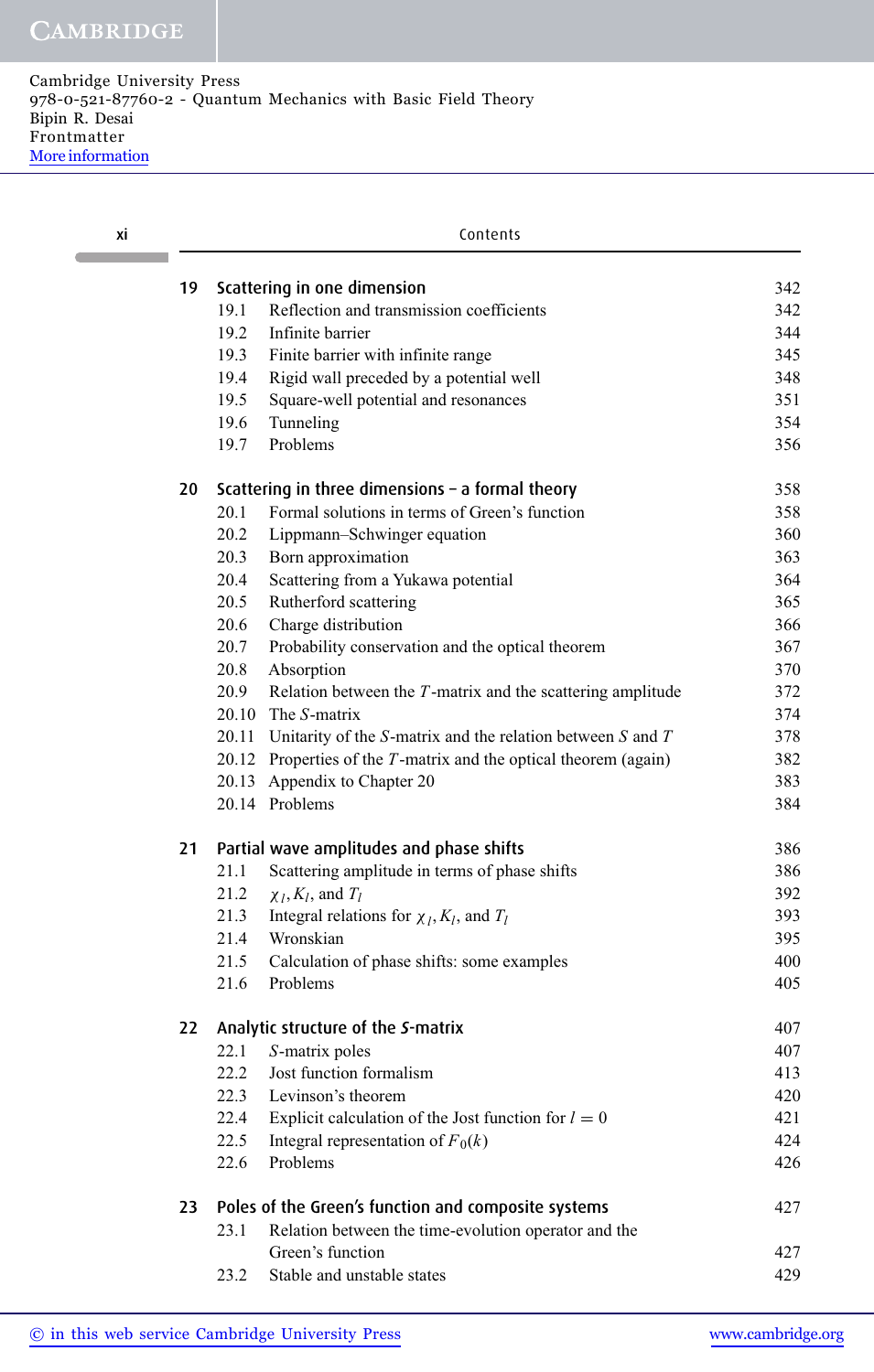| xii |      | Contents                                                                              |     |  |  |
|-----|------|---------------------------------------------------------------------------------------|-----|--|--|
|     | 23.3 | Scattering amplitude and resonance                                                    | 430 |  |  |
|     | 23.4 | Complex poles                                                                         | 431 |  |  |
|     | 23.5 | Two types of resonances                                                               | 431 |  |  |
|     | 23.6 | The reaction matrix                                                                   | 432 |  |  |
|     | 23.7 | Composite systems                                                                     | 442 |  |  |
|     | 23.8 | Appendix to Chapter 23                                                                | 447 |  |  |
|     | 24   | Approximation methods for bound states and scattering                                 | 450 |  |  |
|     | 24.1 | WKB approximation                                                                     | 450 |  |  |
|     | 24.2 | Variational method                                                                    | 458 |  |  |
|     | 24.3 | Eikonal approximation                                                                 | 461 |  |  |
|     | 24.4 | Problems                                                                              | 466 |  |  |
|     | 25   | Lagrangian method and Feynman path integrals                                          | 469 |  |  |
|     | 25.1 | Euler-Lagrange equations                                                              | 469 |  |  |
|     | 25.2 | $N$ oscillators and the continuum limit                                               | 471 |  |  |
|     | 25.3 | Feynman path integrals                                                                | 473 |  |  |
|     | 25.4 | Problems                                                                              | 478 |  |  |
|     | 26   | Rotations and angular momentum                                                        | 479 |  |  |
|     | 26.1 | Rotation of coordinate axes                                                           | 479 |  |  |
|     | 26.2 | Scalar functions and orbital angular momentum                                         | 483 |  |  |
|     | 26.3 | State vectors                                                                         | 485 |  |  |
|     | 26.4 | Transformation of matrix elements and representations of the                          |     |  |  |
|     | 26.5 | rotation operator                                                                     | 487 |  |  |
|     |      | Generators of infinitesimal rotations: their eigenstates<br>and eigenvalues           | 489 |  |  |
|     | 26.6 | Representations of $J^2$ and $J_i$ for $j = \frac{1}{2}$ and $j = 1$                  | 494 |  |  |
|     | 26.7 | Spherical harmonics                                                                   | 495 |  |  |
|     | 26.8 | Problems                                                                              | 501 |  |  |
|     | 27   | Symmetry in quantum mechanics and symmetry groups                                     | 502 |  |  |
|     | 27.1 | Rotational symmetry                                                                   | 502 |  |  |
|     | 27.2 | Parity transformation                                                                 | 505 |  |  |
|     | 27.3 | Time reversal                                                                         | 507 |  |  |
|     | 27.4 | Symmetry groups                                                                       | 511 |  |  |
|     | 27.5 | $D^{j}(R)$ for $j = \frac{1}{2}$ and $j = 1$ : examples of $SO(3)$ and $SU(2)$ groups | 514 |  |  |
|     | 27.6 | Problems                                                                              | 516 |  |  |
|     | 28   | Addition of angular momenta                                                           | 518 |  |  |
|     | 28.1 | Combining eigenstates: simple examples                                                | 518 |  |  |
|     | 28.2 | Clebsch-Gordan coefficients and their recursion relations                             | 522 |  |  |
|     | 28.3 | Combining spin $\frac{1}{2}$ and orbital angular momentum l                           | 524 |  |  |
|     | 28.4 | Appendix to Chapter 28                                                                | 527 |  |  |
|     | 28.5 | Problems                                                                              | 528 |  |  |
|     |      |                                                                                       |     |  |  |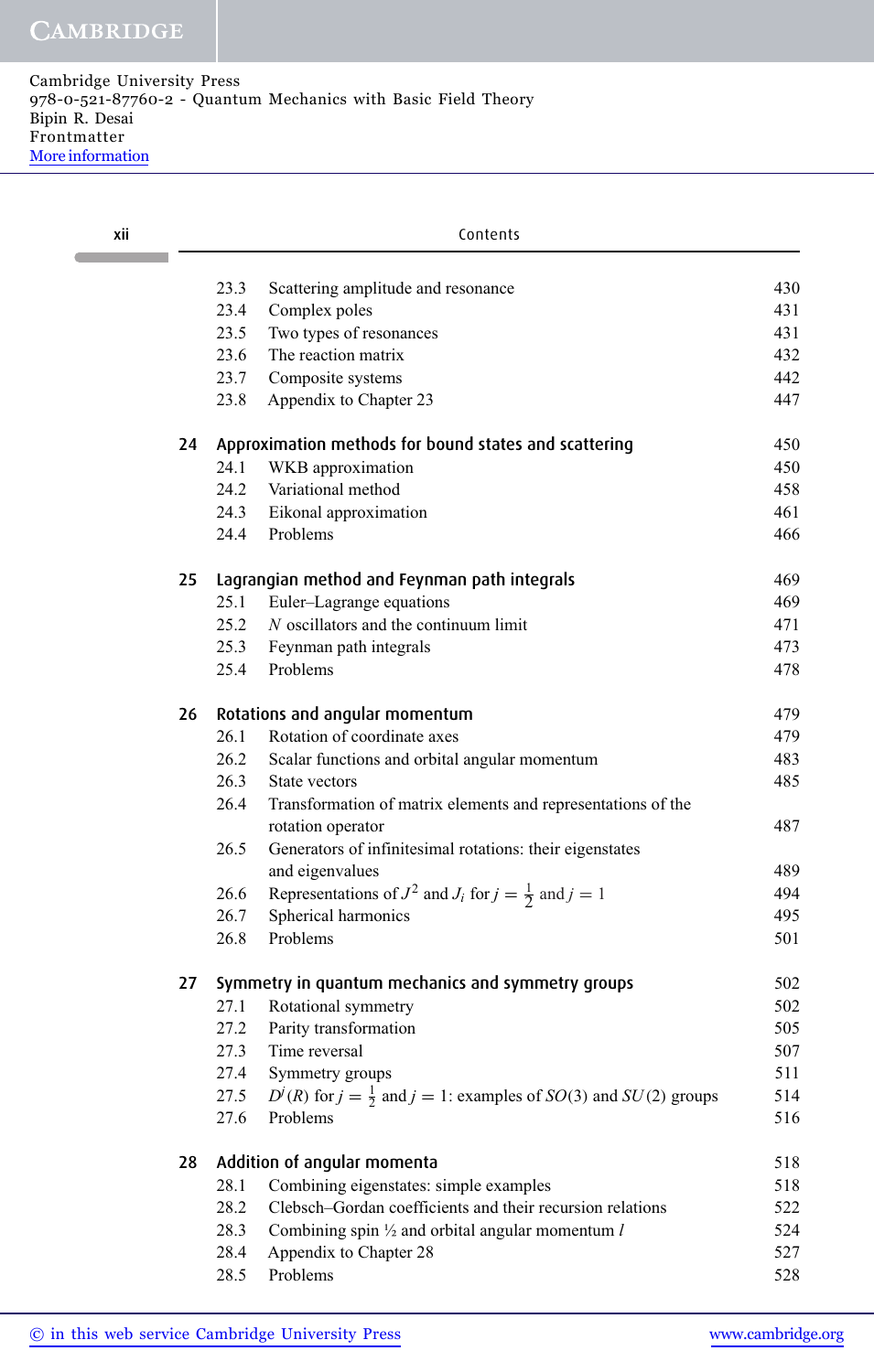| xiii |    | Contents                                                                            |  |  |  |  |
|------|----|-------------------------------------------------------------------------------------|--|--|--|--|
|      | 29 | Irreducible tensors and Wigner-Eckart theorem<br>529                                |  |  |  |  |
|      |    | 29.1<br>Irreducible spherical tensors and their properties<br>529                   |  |  |  |  |
|      |    | 29.2<br>The irreducible tensors: $Y_{lm}(\theta, \phi)$ and $D^{j}(\chi)$<br>533    |  |  |  |  |
|      |    | 29.3<br>Wigner-Eckart theorem<br>536                                                |  |  |  |  |
|      |    | Applications of the Wigner-Eckart theorem<br>29.4<br>538                            |  |  |  |  |
|      |    | 29.5<br>Appendix to Chapter 29: $SO(3)$ , $SU(2)$ groups and Young's tableau<br>541 |  |  |  |  |
|      |    | 29.6<br>Problems<br>548                                                             |  |  |  |  |
|      | 30 | <b>Entangled states</b><br>549                                                      |  |  |  |  |
|      |    | 30.1<br>Definition of an entangled state<br>549                                     |  |  |  |  |
|      |    | 30.2<br>The singlet state<br>551                                                    |  |  |  |  |
|      |    | 552<br>30.3<br>Differentiating the two approaches                                   |  |  |  |  |
|      |    | 30.4<br>Bell's inequality<br>553                                                    |  |  |  |  |
|      |    | 30.5<br>Problems<br>555                                                             |  |  |  |  |
|      | 31 | Special theory of relativity: Klein-Gordon and Maxwell's equations<br>556           |  |  |  |  |
|      |    | 31.1<br>Lorentz transformation<br>556                                               |  |  |  |  |
|      |    | 31.2<br>Contravariant and covariant vectors<br>557                                  |  |  |  |  |
|      |    | 31.3<br>An example of a covariant vector<br>560                                     |  |  |  |  |
|      |    | 31.4<br>Generalization to arbitrary tensors<br>561                                  |  |  |  |  |
|      |    | 31.5<br>Relativistically invariant equations<br>563<br>31.6<br>569                  |  |  |  |  |
|      |    | Appendix to Chapter 31<br>Problems<br>31.7<br>572                                   |  |  |  |  |
|      |    |                                                                                     |  |  |  |  |
|      | 32 | Klein-Gordon and Maxwell's equations<br>575                                         |  |  |  |  |
|      |    | Covariant equations in quantum mechanics<br>32.1<br>575                             |  |  |  |  |
|      |    | 32.2<br>Klein-Gordon equations: free particles<br>576                               |  |  |  |  |
|      |    | 32.3<br>Normalization of matrix elements<br>578                                     |  |  |  |  |
|      |    | 32.4<br>Maxwell's equations<br>579                                                  |  |  |  |  |
|      |    | 32.5<br>Propagators<br>581<br>32.6<br>Virtual particles<br>586                      |  |  |  |  |
|      |    | 32.7<br>Static approximation<br>586                                                 |  |  |  |  |
|      |    | 32.8<br>Interaction potential in nonrelativistic processes<br>587                   |  |  |  |  |
|      |    | 32.9<br>Scattering interpreted as an exchange of virtual particles<br>589           |  |  |  |  |
|      |    | 32.10 Appendix to Chapter 32<br>593                                                 |  |  |  |  |
|      | 33 | The Dirac equation<br>597                                                           |  |  |  |  |
|      |    | <b>Basic formalism</b><br>33.1<br>597                                               |  |  |  |  |
|      |    | 33.2<br>Standard representation and spinor solutions<br>600                         |  |  |  |  |
|      |    | Large and small components of $u(p)$<br>33.3<br>601                                 |  |  |  |  |
|      |    | 33.4<br>Probability conservation<br>605                                             |  |  |  |  |
|      |    | 33.5<br>Spin $\frac{1}{2}$ for the Dirac particle<br>607                            |  |  |  |  |
|      | 34 | Dirac equation in the presence of spherically symmetric potentials<br>611           |  |  |  |  |
|      |    | Spin-orbit coupling<br>34.1<br>611                                                  |  |  |  |  |
|      |    |                                                                                     |  |  |  |  |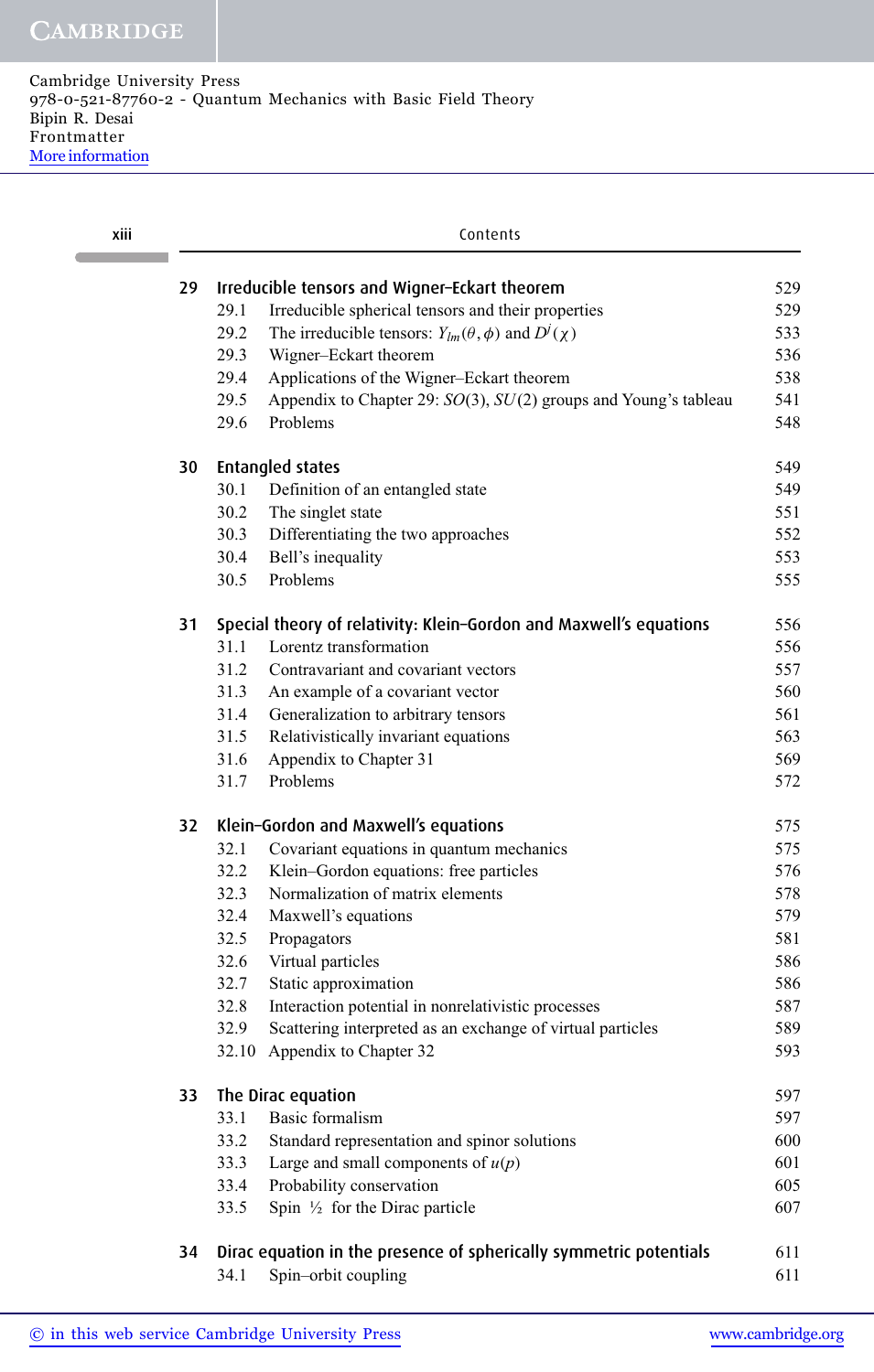| xiv |    |       | Contents                                                           |     |  |
|-----|----|-------|--------------------------------------------------------------------|-----|--|
|     |    | 34.2  | $K$ -operator for the spherically symmetric potentials             | 613 |  |
|     |    | 34.3  | Hydrogen atom                                                      | 616 |  |
|     |    | 34.4  | Radial Dirac equation                                              | 618 |  |
|     |    | 34.5  | Hydrogen atom states                                               | 623 |  |
|     |    | 34.6  | Hydrogen atom wavefunction                                         | 624 |  |
|     |    | 34.7  | Appendix to Chapter 34                                             | 626 |  |
|     | 35 |       | Dirac equation in a relativistically invariant form                | 631 |  |
|     |    | 35.1  | Covariant Dirac equation                                           | 631 |  |
|     |    | 35.2  | Properties of the $\gamma$ -matrices                               | 632 |  |
|     |    | 35.3  | Charge-current conservation in a covariant form                    | 633 |  |
|     |    | 35.4  | Spinor solutions: $u_r(p)$ and $v_r(p)$                            | 635 |  |
|     |    | 35.5  | Normalization and completeness condition for $u_r(p)$ and $v_r(p)$ | 636 |  |
|     |    | 35.6  | Gordon decomposition                                               | 640 |  |
|     |    | 35.7  | Lorentz transformation of the Dirac equation                       | 642 |  |
|     |    | 35.8  | Appendix to Chapter 35                                             | 644 |  |
|     | 36 |       | Interaction of a Dirac particle with an electromagnetic field      | 647 |  |
|     |    | 36.1  | Charged particle Hamiltonian                                       | 647 |  |
|     |    | 36.2  | Deriving the equation another way                                  | 650 |  |
|     |    | 36.3  | Gordon decomposition and electromagnetic current                   | 651 |  |
|     |    | 36.4  | Dirac equation with EM field and comparison with the               |     |  |
|     |    |       | Klein-Gordon equation                                              | 653 |  |
|     |    | 36.5  | Propagators: the Dirac propagator                                  | 655 |  |
|     |    | 36.6  | Scattering                                                         | 657 |  |
|     |    | 36.7  | Appendix to Chapter 36                                             | 661 |  |
|     | 37 |       | Multiparticle systems and second quantization                      | 663 |  |
|     |    | 37.1  | Wavefunctions for identical particles                              | 663 |  |
|     |    | 37.2  | Occupation number space and ladder operators                       | 664 |  |
|     |    | 37.3  | Creation and destruction operators                                 | 666 |  |
|     |    | 37.4  | Writing single-particle relations in multiparticle language: the   |     |  |
|     |    |       | operators, $N$ , $H$ , and $P$                                     | 670 |  |
|     |    | 37.5  | Matrix elements of a potential                                     | 671 |  |
|     |    | 37.6  | Free fields and continuous variables                               | 672 |  |
|     |    | 37.7  | Klein-Gordon/scalar field                                          | 674 |  |
|     |    | 37.8  | Complex scalar field                                               | 678 |  |
|     |    | 37.9  | Dirac field                                                        | 680 |  |
|     |    |       | 37.10 Maxwell field                                                | 683 |  |
|     |    | 37.11 | Lorentz covariance for Maxwell field                               | 687 |  |
|     |    |       | 37.12 Propagators and time-ordered products                        | 688 |  |
|     |    |       | 37.13 Canonical quantization                                       | 690 |  |
|     |    | 37.14 | Casimir effect                                                     | 693 |  |
|     |    |       | 37.15 Problems                                                     | 697 |  |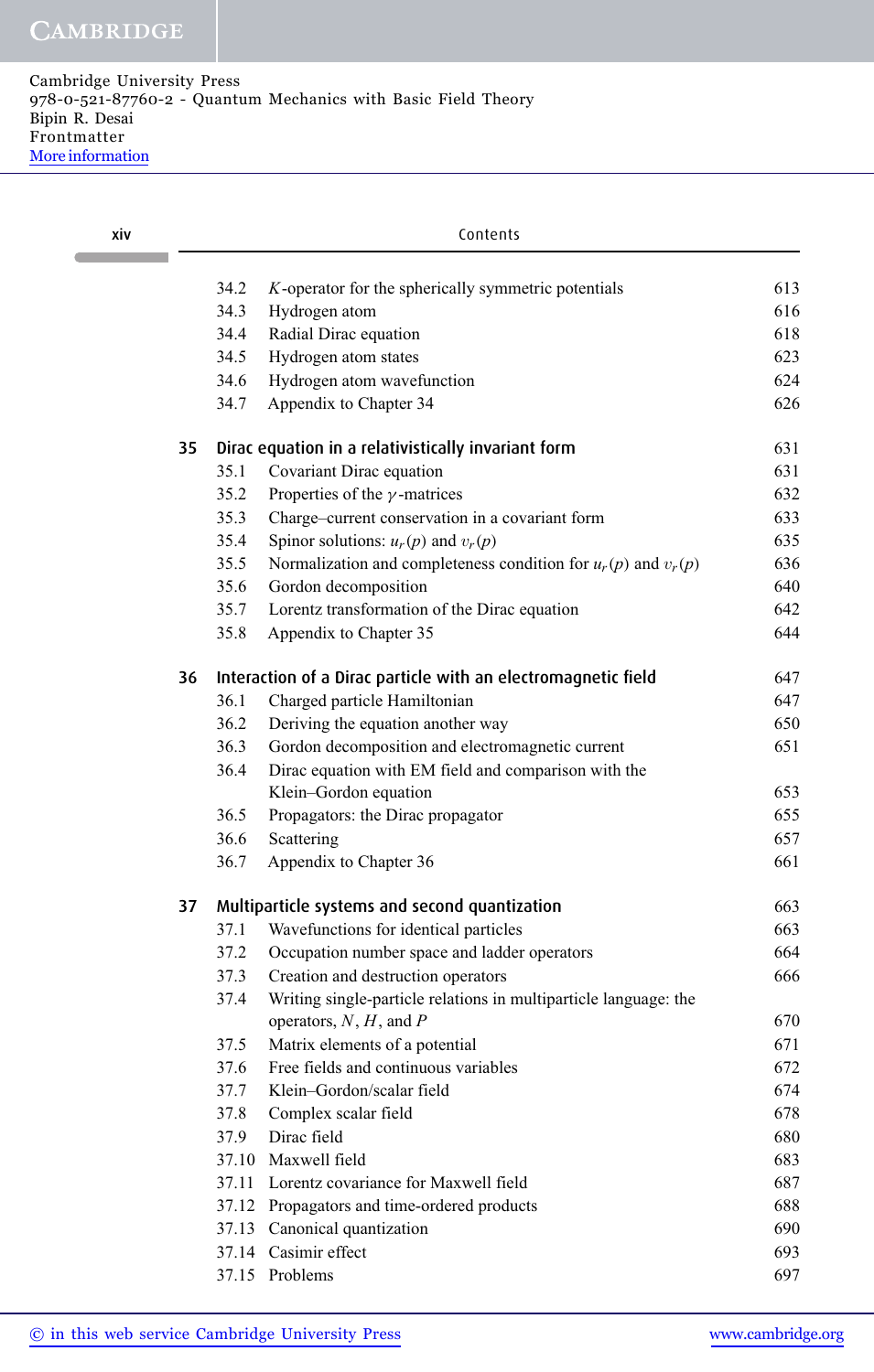| XV |    | Contents                                                         |     |  |  |  |
|----|----|------------------------------------------------------------------|-----|--|--|--|
|    | 38 | Interactions of electrons and phonons in condensed matter        | 699 |  |  |  |
|    |    | 38.1<br>Fermi energy                                             | 699 |  |  |  |
|    |    | 38.2<br>Interacting electron gas                                 | 704 |  |  |  |
|    |    | Phonons<br>38.3                                                  | 708 |  |  |  |
|    |    | 38.4<br>Electron-phonon interaction                              | 713 |  |  |  |
|    | 39 | Superconductivity                                                | 719 |  |  |  |
|    |    | 39.1<br>Many-body system of half-integer spins                   | 719 |  |  |  |
|    |    | 39.2<br>Normal states ( $\Delta = 0, G \neq 0$ )                 | 724 |  |  |  |
|    |    | 39.3<br>BCS states ( $\Delta \neq 0$ )                           | 725 |  |  |  |
|    |    | 39.4<br>BCS condensate in Green's function formalism             | 727 |  |  |  |
|    |    | 39.5<br>Meissner effect                                          | 732 |  |  |  |
|    |    | 39.6<br>Problems                                                 | 735 |  |  |  |
|    | 40 | Bose-Einstein condensation and superfluidity                     | 736 |  |  |  |
|    |    | 40.1<br>Many-body system of integer spins                        | 736 |  |  |  |
|    |    | 40.2<br>Superfluidity                                            | 740 |  |  |  |
|    |    | Problems<br>40.3                                                 | 742 |  |  |  |
|    | 41 | Lagrangian formulation of classical fields                       | 743 |  |  |  |
|    |    | 41.1<br>Basic structure                                          | 743 |  |  |  |
|    |    | 41.2<br>Noether's theorem                                        | 744 |  |  |  |
|    |    | 41.3<br>Examples                                                 | 746 |  |  |  |
|    |    | 41.4<br>Maxwell's equations and consequences of gauge invariance | 750 |  |  |  |
|    | 42 | Spontaneous symmetry breaking                                    | 755 |  |  |  |
|    |    | <b>BCS</b> mechanism<br>42.1                                     | 755 |  |  |  |
|    |    | 42.2<br>Ferromagnetism                                           | 756 |  |  |  |
|    |    | 42.3<br>SSB for discrete symmetry in classical field theory      | 758 |  |  |  |
|    |    | 42.4<br>SSB for continuous symmetry                              | 760 |  |  |  |
|    |    | 42.5<br>Nambu-Goldstone bosons                                   | 762 |  |  |  |
|    |    | 42.6<br>Higgs mechanism                                          | 765 |  |  |  |
|    | 43 | Basic quantum electrodynamics and Feynman diagrams               | 770 |  |  |  |
|    |    | 43.1<br>Perturbation theory                                      | 770 |  |  |  |
|    |    | 43.2<br>Feynman diagrams                                         | 773 |  |  |  |
|    |    | 43.3<br>$T(H_I(x_1)H_I(x_2))$ and Wick's theorem                 | 777 |  |  |  |
|    |    | 43.4<br>Feynman rules                                            | 783 |  |  |  |
|    |    | 43.5<br>Cross-section for $1 + 2 \rightarrow 3 + 4$              | 783 |  |  |  |
|    |    | 43.6<br>Basic two-body scattering in QED                         | 786 |  |  |  |
|    |    | 43.7<br>QED vs. nonrelativistic limit: electron-electron system  | 786 |  |  |  |
|    |    | 43.8<br>QED vs. nonrelativistic limit: electron-photon system    | 789 |  |  |  |
|    | 44 | <b>Radiative corrections</b>                                     | 793 |  |  |  |
|    |    | Radiative corrections and renormalization<br>44.1                | 793 |  |  |  |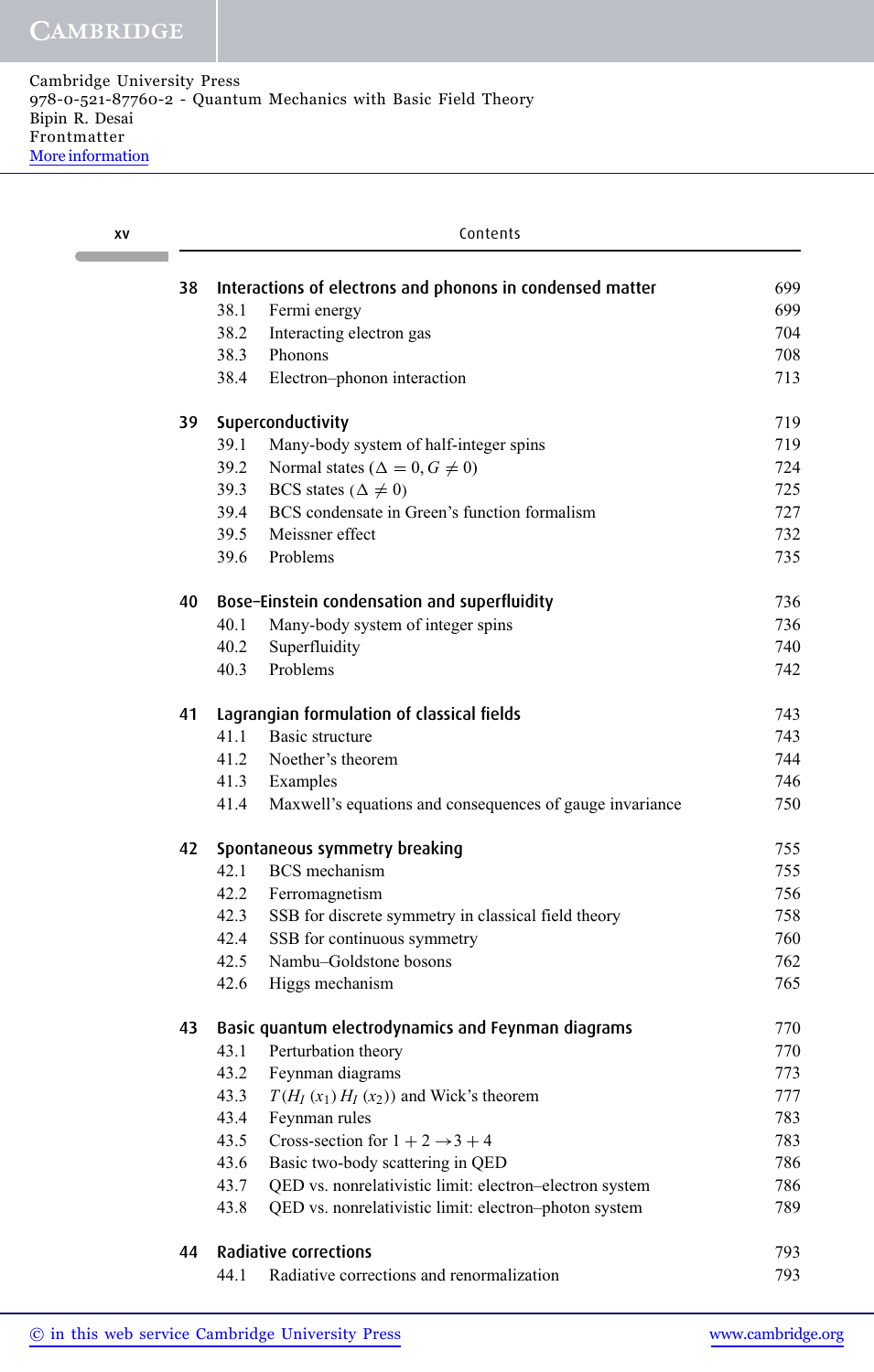| xvi |              | Contents     |                                                               |     |  |
|-----|--------------|--------------|---------------------------------------------------------------|-----|--|
|     |              | 44.2         | Electron self-energy                                          | 794 |  |
|     |              | 44.3         | Appendix to Chapter 44                                        | 799 |  |
|     | 45           |              | Anomalous magnetic moment and Lamb shift                      | 806 |  |
|     |              | 45.1         | Calculating the divergent integrals                           | 806 |  |
|     |              | 45.2         | Vertex function and the magnetic moment                       | 806 |  |
|     |              | 45.3         | Calculation of the vertex function diagram                    | 808 |  |
|     |              | 45.4         | Divergent part of the vertex function                         | 810 |  |
|     |              | 45.5         | Radiative corrections to the photon propagator                | 811 |  |
|     |              | 45.6         | Divergent part of the photon propagator                       | 813 |  |
|     |              | 45.7         | Modification of the photon propagator and photon wavefunction | 814 |  |
|     |              | 45.8         | Combination of all the divergent terms: basic renormalization | 816 |  |
|     |              | 45.9         | Convergent parts of the radiative corrections                 | 817 |  |
|     |              | 45.10        | Appendix to Chapter 45                                        | 821 |  |
|     |              | Bibliography |                                                               | 825 |  |
|     | <i>Index</i> |              |                                                               | 828 |  |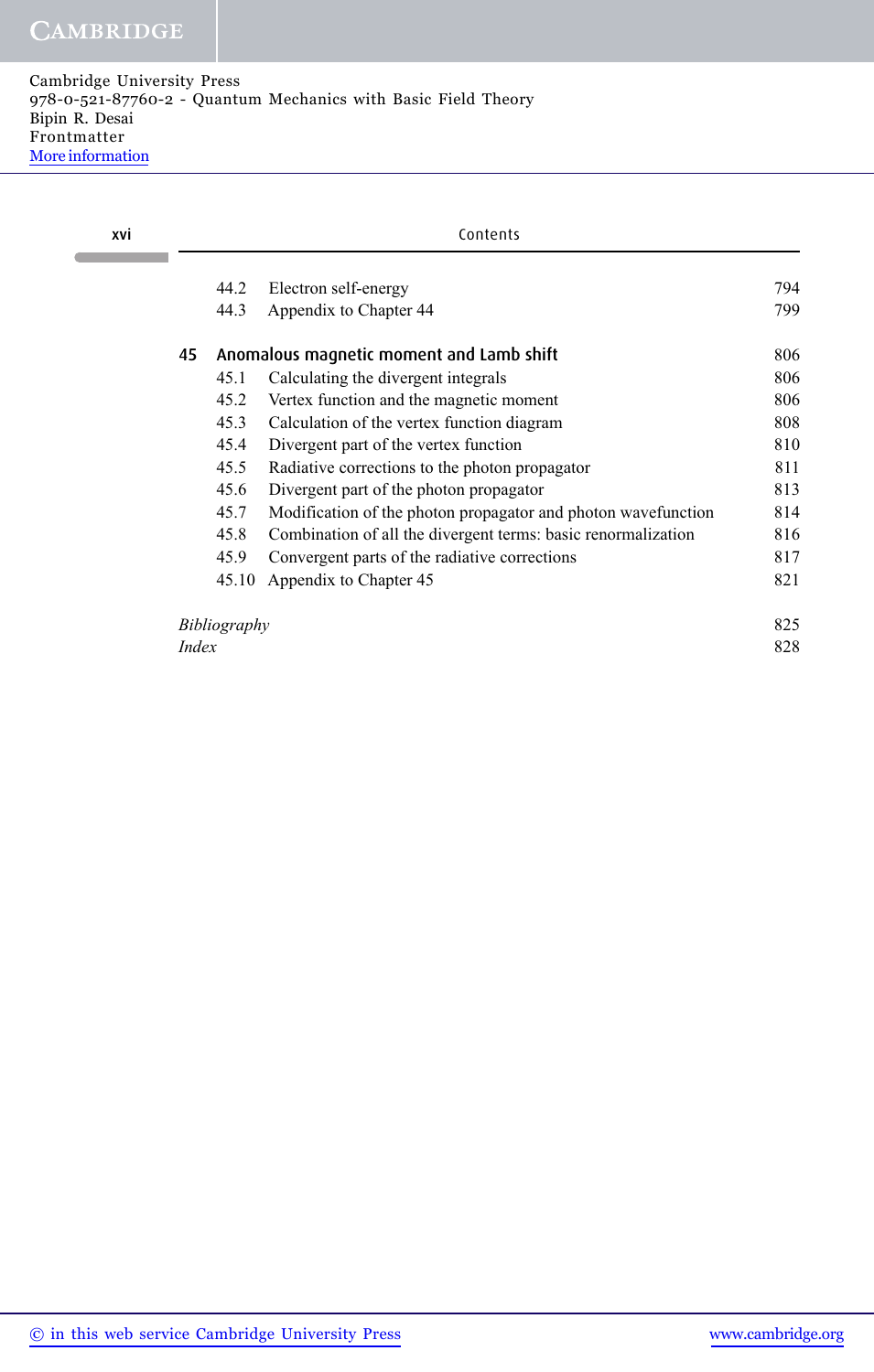#### **Preface**

While writing this book I was reminded at times of what Professor Francis Low used to say when I took his class on undergraduate electromagnetism at the University of Illinois, Urbana-Champaign. "Be sure to understand the subject thoroughly," he said, "otherwise, your only other chance will be when you have to teach it." Knowing now what I know by having written this book, I would add that, if at that point one still does not understand the subject, there will be yet another opportunity when writing a book on it. That was certainly the case with me and this book.

For the last twenty years or so I have taught a one-year graduate course in quantum mechanics at the University of California, Riverside. I have used several books, including the text by Schiff which also happens to be the text I used when I was taking my graduate courses at the University of California, Berkeley (along with my class notes from Professor Eyvind Wichmann who taught the quantum electrodynamics course). However, it became clear to me that I would need to expand the subject matter considerably if I wanted the book not only to be as thorough and up-to-date as possible but also organized so that one subject followed the other in a logical sequence. I hope I have succeeded.

Traditionally, books on graduate quantum mechanics go up to relativity and in some cases even cover the Dirac equation. But relativistic equations lead to the troublesome negativeenergy solutions. It would be unsatisfactory then to just stop there and not go to second quantization, to show how the negative-energy states are reinterpreted as positive-energy states of antiparticles. It was, therefore, logical to cover elementary second quantization, which in a sense is many-body quantum mechanics with quantization conditions. And once this topic was addressed it would be unfair not to cover the great successes of many-body systems in condensed matter, in particular, superconductivity and Bose–Einstein condensation. A logical concurrent step was to include also full relativistic quantum field theory, at least basic quantum electrodynamics (QED) and then finish on a triumphant note describing the stunning success of QED in explaining the anomalous magnetic moment and the Lamb shift. With the vast acreage that I wanted to cover, it seemed only appropriate to include as well the modern subject of spontaneous symmetry breaking, which has its applications both in condensed matter physics and in particle physics. This then was the rationale behind this book's content and organization.

I have organized the book with small chapters in what I believe to be a logical order. One can think of the layout of the chapters in terms of the following blocks, each with a common thread, with chapters arranged in an increasing degree of complexity within each block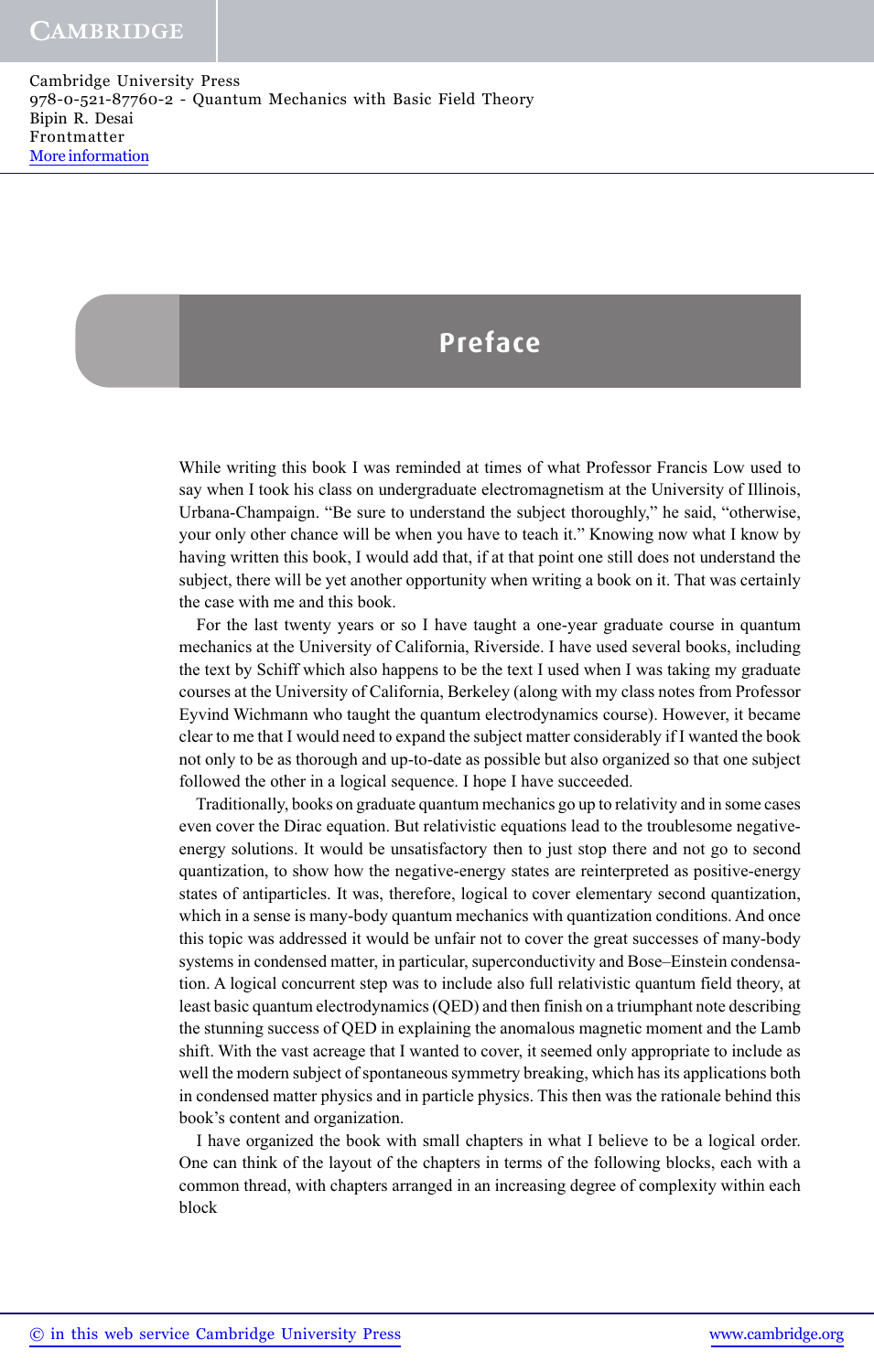xviii Preface

| Chs. $1, 2, 3$              | Basic Formalism                                    |
|-----------------------------|----------------------------------------------------|
| Chs. $4, 5, 6, 7$           | <b>Free Particles</b>                              |
| Chs. 8, 9, 10, 11, 12       | <b>Exactly Solvable Bound State Problems</b>       |
| Chs. 13, 14, 15             | Two-Level Problems                                 |
| Chs. 16, 17, 18             | Perturbation Theory                                |
| Ch. 24                      | New approximation methods                          |
| Ch. 25                      | Lagrangian and Feynman integral formalisms         |
| Chs. 19, 20, 21, 22, 23     | Scattering Theory                                  |
| Chs. 26, 27, 28, 29, 30     | Symmetry, Rotations, and Angular Momentum          |
| Chs. 31, 32, 33, 34, 35, 36 | Relativistic theory with Klein-Gordon, Dirac, and  |
|                             | Maxwell's equations                                |
| Chs. 37, 38, 39, 40         | Second Quantization, Condensed Matter Problems     |
| Chs. 41, 42                 | Classical Fields and Spontaneous Symmetry Breaking |
| Chs. 43, 44, 45             | Quantum Electrodynamics and Radiative Corrections  |

In the chapters on scattering theory, one may find an extra coverage in this book on the properties of the *S*-matrix especially with reference to its analytical properties. This is thanks to my thesis advisor at Berkeley, Professor Geoffrey Chew who emphasized the importance of these properties to his students.

I believe it is feasible to complete the first 32 chapters in one year (two semesters or three quarters). The remaining chapters beginning with the Dirac equation could well be taught in the first semester or first quarter of an advanced quantum mechanics course. Since these topics cover quantum field theory applied to both particle physics and condensed matter physics, it could be taken by students specializing in either subject.

Except at the beginning of each chapter, this book does not have as much narrative or as many long descriptive paragraphs as one normally finds in other textbooks. I have instead spent extra space on deriving and solving the relevant equations. I feel that the extra narrative can always be supplemented by the person teaching the course.

There are an adequate number of problems in this book. They are fairly straightforward. I suppose I still have scars left from the days when I took graduate quantum mechanics from Professor Edward Teller at Berkeley, who gave very inspiring lectures full of interesting and topical episodes while on the blackboard he usually wrote down just the basic formulas. But then he turned around and gave, as homework, a huge number of some of the toughest problems this side of the Atlantic! Those assignments routinely took care of our entire weekends.

I have many people to thank, beginning with Dustin Urbaniec and Omar Moreno who did a good bit of the typing for me, and Barbara Simandl who did all the figures. I am also grateful to a number of graduate students from my Quantum Mechanics course for pointing out errors in my write-up; in particular, I am thankful to Eric Barbagiovanni, for suggesting a number of improvements. I must also thank Dr. Steve Foulkes, a former graduate student at UC Riverside, who read a number of chapters and, following my instructions not to show any mercy in criticizing what he read, did exactly that! I also wish to thank my colleagues who critically read parts of the manuscript: Professors Robert Clare (who also directed me to Cambridge University Press), Leonid Pryadkov, G. Rajasekaran and Utpal Sarkar.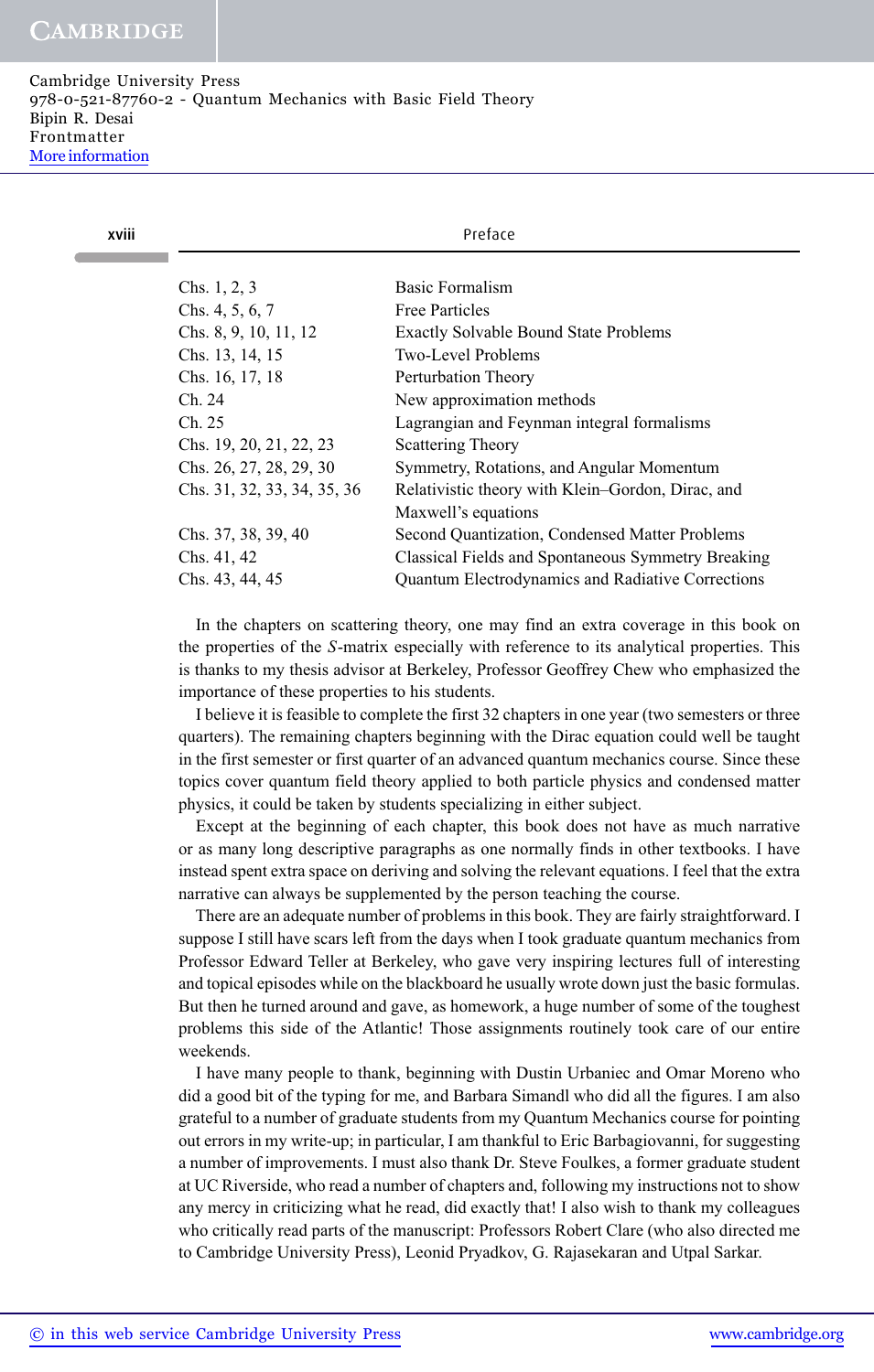xix Preface

At Cambridge University Press, my special thanks to Simon Mitton, with whom I corresponded in the early years, for his kind support and encouragement; to John Fowler and Lindsay Barnes for their constant help and, more importantly, for their patience with this long project.

There is one individual, Alex Vaucher, whom I must single out, without whose help this book would neither have been started nor completed. After finishing my graduate course on Quantum Mechanics at UC Riverside some years ago, he strongly encouraged me to write this book. He supplied the necessary software and, knowing how computer-ignorant I was, continued to provide me with technical instructions during all phases of this project. Initially the two of us were planning to collaborate on this book but, because of his full time position with the Physics and Astronomy department at the University of California, Los Angeles, he was not able to participate. My deepest gratitude to him.